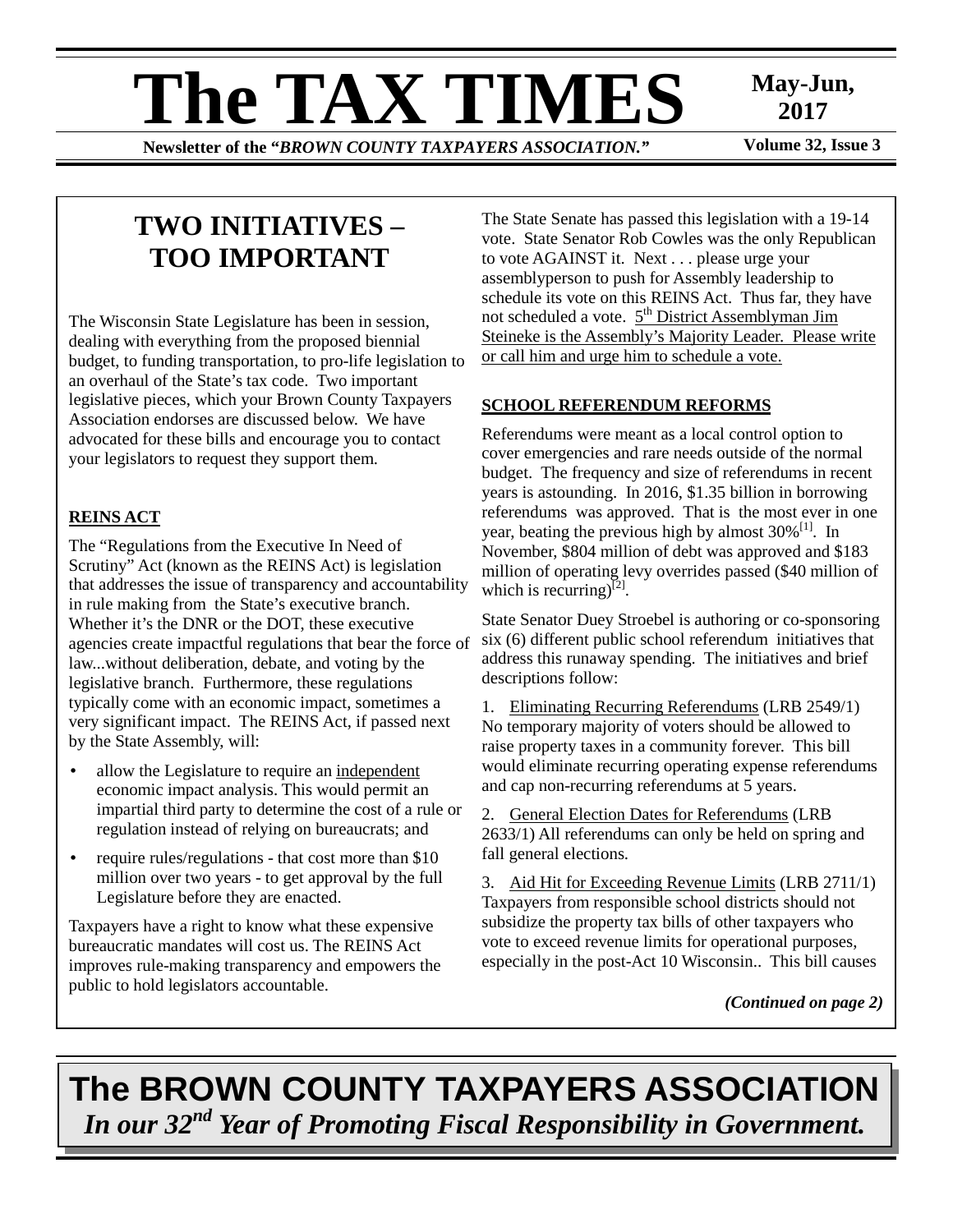## **March Meeting Notes**

Senator LeMahieu Explains REINS Act

State Senator Devin LeMahieu spoke about the REINS Act (Regulations from the Executive in Need of Scrutiny). He represents the  $9<sup>th</sup>$  Senate District which includes most of Sheboygan County, a large part of Manitowoc County, and a smaller part of Calumet County. He is Chair of the Elections and Utilities Committee. He is also Vice-Chair of the Senate Committee on Administrative Rules.

Assembly Bill 251 and Senate Bill 168, the REINS Act, put power back into the hands of officials elected by the people of Wisconsin. Under the REINS Act, new regulations which are estimated to have an economic impact of \$10 million or more in any biennium must be approved by the state legislature.

Senator LeMahieu explained that state agencies currently have the power to pass harmful regulations with little oversight from the legislature that can cost Wisconsin businesses and citizens tens of millions of dollars in compliance and lost revenue. Under the REINS Act, any agency rule that will cost an industry or business more than \$10 million in costs and/or compliance must get approval of the legislature to move forward.

The REINS Act also provides the option for the Legislature's Joint Committee for Review of Administrative Rules (JCRAR) to request a public hearing early on in the rule-making process to give citizens and industry representatives a chance to voice their opinions.

These bills add additional oversight by allowing the legislature to request independent Economic Impact Analyses on agency cost estimates. The REINS Act will hold bureaucrats accountable and improve the regulatory climate in Wisconsin.

The Schools Committee reported on the Green Bay Area Public School District's April Referendum questions. Question 1 requests increasing the tax Levy by \$16.5 million for each of next 10 years for operational purposes. Question 2 requests authority to bond for \$68 million for construction projects. Question 1 is opposed for lack of adequate justification. The Committee takes a neutral position on Question 2.

Dave Nelson - Secretary

## *(Continued from page 1)*

an equalization aid penalty equal to 20% of the amount of any revenue limit excess authority passed. The funds reduced from one district stay in education and are redistributed to other districts not overspending their revenue limit. The bill requires operating expenditure referendums to inform voters of this penalty on the ballot question and allows a school board to rescind prior override authority to recapture state aid.

4. Fund 46 Partial Match Program (LRB 0868/1) This bill would grant a 50% sum sufficient match to any district deposits in fund 46. These funds, under current law, can only be used for maintenance and capital construction projects. These state matching funds are taken away if the district goes to referendum before or within 10 years after using said funds. The idea is to encourage cash financing of capital projects and save state money by lowering the need to buy down inflated referendums plus debt service cost later.

5. Operating Referendum called only at Regular Meeting & Issue Debt Referendum called only at Annual Meeting (LRB 2555/1) (For Common & Union High School districts) To maximize public awareness and participation, we should not allow resolutions to override revenue limits to be initiated at a special meeting. Re-trying

referendums that are rejected by the voters is a serious problem facing our property tax climate in Wisconsin. Advocates for taxpayer responsibility must fight and win each time, while advocates for spending need only win once. This would only allow a resolution to put a capital project on the ballot to originate at the annual meeting. It would ensure greater public participation and be a de facto "1 try per year" limit.

6. Disclosure of Referendum Debt Costs (LRB 2629/1) When debt service and interest costs are considered, the price of referendums can be considerably higher than what voters see. This bill would require school district ballot referendums to include the total cost of the referendum, accounting for debt service and interest cost.

Using the Legislative Reference Bureau number ("LRB") for each bill, express your support for these bills to your State Senator and State Assemblyperson.

Rod Goldhahn BCTA Vice-President

 $^{[1]}$  http://urbanmilwaukee.com/2017/03/07/wistax-schoolspending-referendums-highest-ever/

[2] http://www.thewheelerreport.com/wheeler\_docs/files/ School\_Referendum\_early\_results.pdf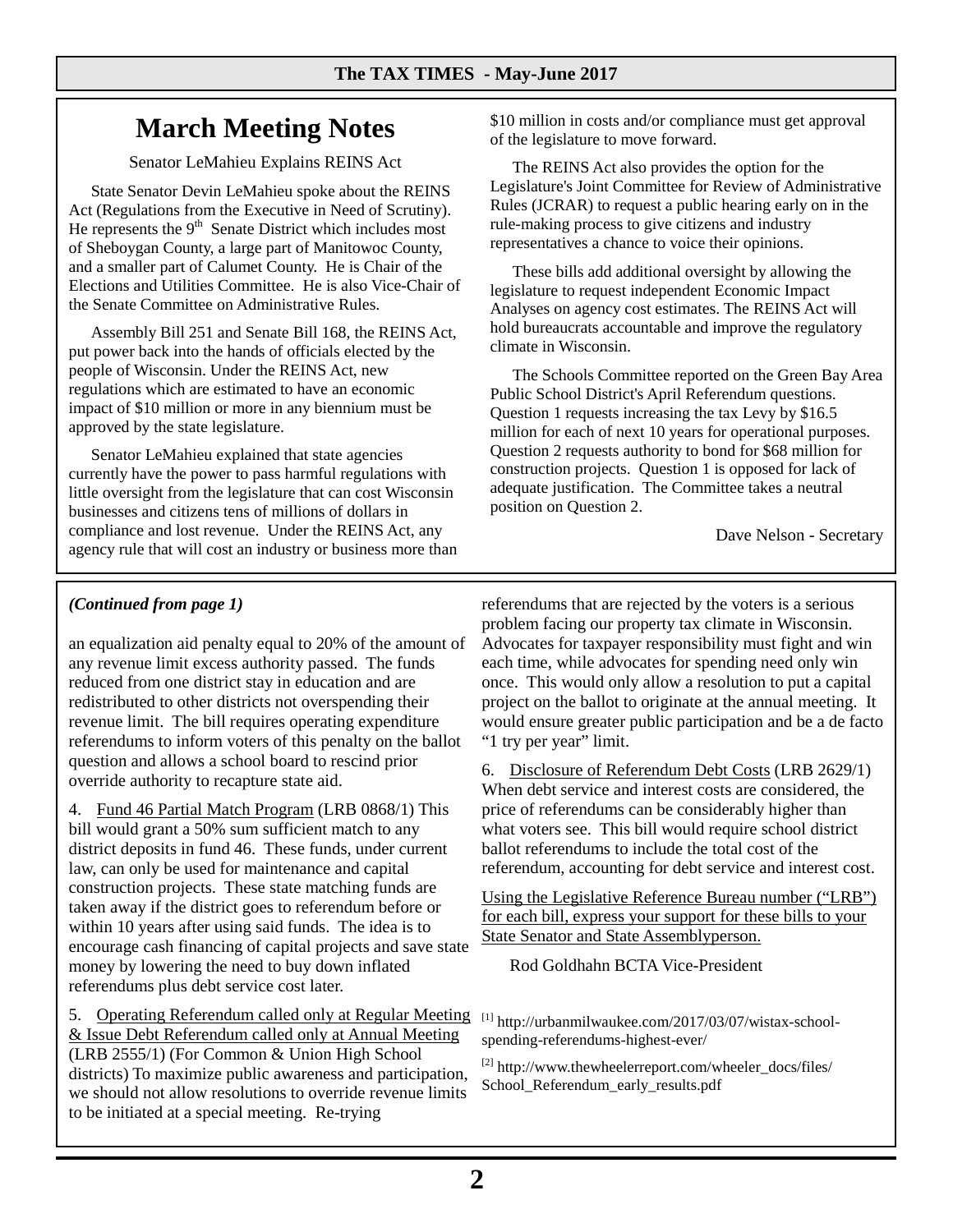## **April Meeting Notes**

Representative Macco Speaks About Tax Reform

John Macco, 88<sup>th</sup> District Representative to the Assembly, spoke about the need for tax reform in Wisconsin*.* The 88th Assembly District includes most of eastern Brown County. Representative Macco is Chair of the Assembly Ways and Means Committee which handles almost all tax policy. He is also Vice-Chair of the Assembly Committee on Finance and Vice-Chair of the Joint Committee on Finance. He is one of four members of the unofficial "CPA Committee."

The GDP of the State of Wisconsin is \$294 billion, larger than many nations. State government spending amounts to about \$36 billion annually, about \$100 million per day. This is about \$500 per person per month or about \$6,000 per person annually. Collecting revenue to finance this spending is an ongoing challenge. He explained that our tax system subsidizes consumption and penalizes wealth creation.

Representative Macco pointed out that about \$5 billion of sales tax revenue are collected by the state, but \$6 billion are exempted from collection. Tweaking the exemptions will not solve our problems. A fresh start is needed. There are so many inconsistencies and exemptions in the Personal Property Tax that it is almost unworkable. Unfortunately, many municipalities depend on personal property tax collections. None of the \$53 million of 911 Service Fee collections actually go directly to 911 service; it goes to General Purpose Revenue instead.

From the six listening sessions he held recently, Representative Macco learned that citizens are concerned with how to bring better tax reform to our state, how to give more flexibility to our teachers and schools, and how to find sustainable funding for our transportation system.

The outcome of the Green Bay Public School District referendum was discussed. The BCTA opposed Question 1, which authorized increasing the school tax Levy by \$16.5 million for each of next 10 years for operational purposes. Rich Heidel stated that he has been in contact with State Senator Duey Stroebel, who has introduced a family of bills to provide more transparency for school district referenda.

Representative Macco noted that 58 cents of each school dollar wind up in the classroom. In Wisconsin, we have 424 school districts in our 72 counties, requiring 424 superintendents and 424 sets of school management teams. In Brown County, we have eight individual school districts. Obviously, there are opportunities for consolidation and cost reduction without adversely affecting educational outcomes.

Dave Nelson - Secretary

## Things That Make Us Wonder.

 While most of the factors which determine the economic health of a country, including the stock market and employment numbers have remained fairly strong so far during the Trump Administration, one item still remains rather puzzling.

 That is the almost daily announcements from our largest chains that they are closing large numbers of their establishments *"due to economic reasons, or corporate restructuring."* While we realize this is a constant occurrence in the world of business and competition, it also means workers seeking new employment and the importance of job security.

 While people doing more shopping on the internet may be a factor, many chains probably over expanded beyond their repayment capacities with the easy credit available in recent years. Making a profit on investment is still the bottom line for most with labor and benefits the biggest expenses. No telling what would happen if higher minimum wages are government mandated, but it seems there are still a lot of better, good paying, jobs out there for those who prepare themselves and want to work.

\* \* \* \* \*

 One industry that seems to be thriving is the removal of sediments from the Fox River. While there has been noticeable improvement, it has been going on for several years at a cost so far of at least a billion dollars.

 Hopefully future sources of pollution will be detected and prevented before the paper mills run out of money or we all die from contaminated sludge exposure.

\* \* \* \* \*

 Still reeling in disbelief over the Presidential Election results, various factions in California, including their Governor, (*AKA/Moonbeam*) Jerry Brown, are calling for secession from the United States and forming a separate country. They even have an advisory election scheduled to see what residents think about the idea.

*(Continued on page 4)*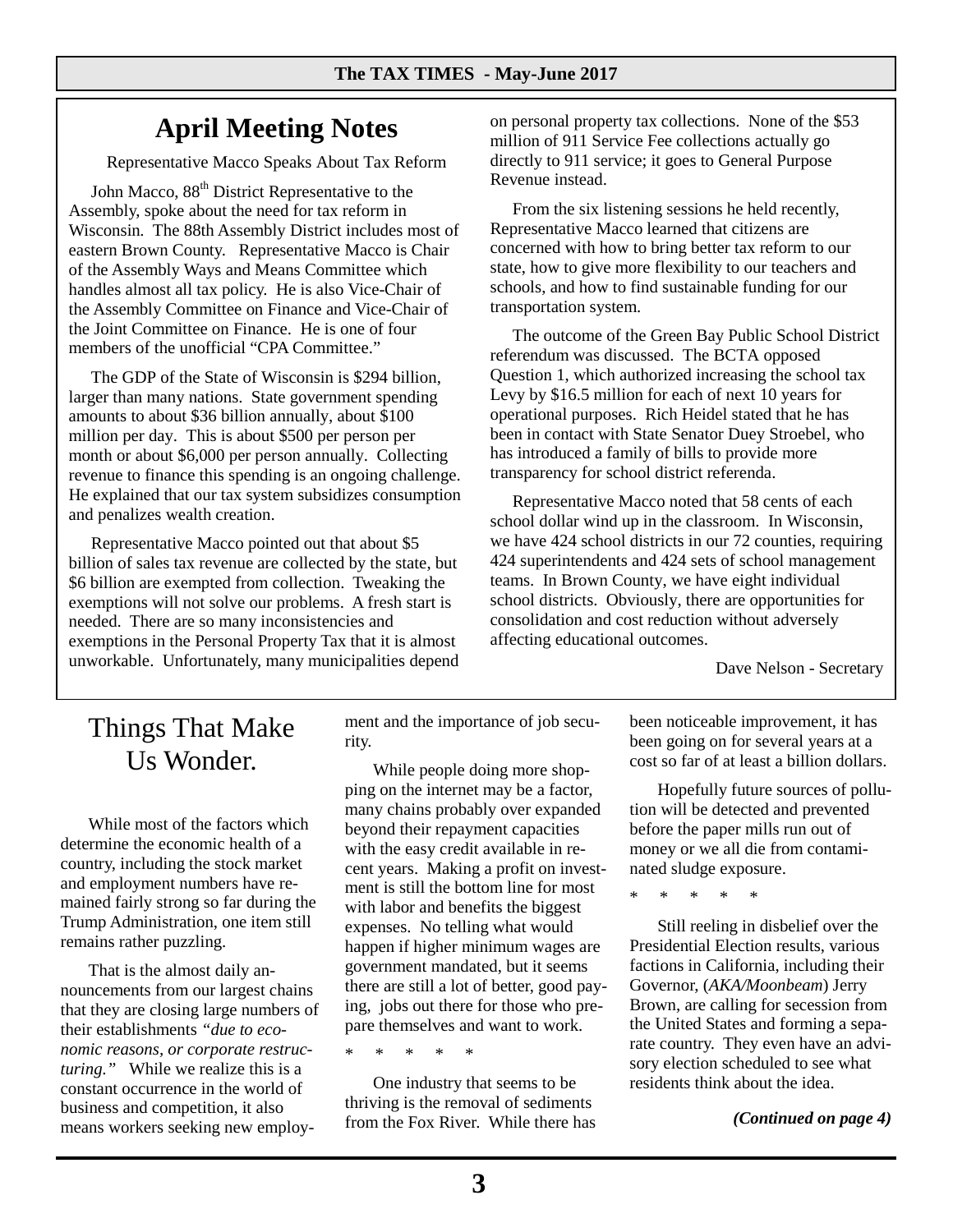#### *(Continued from page 3)*

 Among their gripes are that since they voted 2 to 1 for Hillary she should have won, and they were tired of sending their tax dollars to Washington to be spent for military purposes.

 The truth probably is that more military spending goes back to California to support the many bases and other facilities located there, and the rest of the country is weary of hearing about their constant droughts, floods, landslides, forest fires, earthquakes, Nancy Pelosi's and disregard for controlling illegal immigration costing us all.

 It was interesting to note that 21 northern California counties voted overwhelmingly for Trump proving everyone there doesn't think the same, Maybe we could end up with two new countries,

\* \* \* \* \*

 Posting public notices, minutes of meetings, etc., in public papers, etc., has long been a requirement in Wisconsin to inform citizens of government activities which is good. While this does represent an expense to taxpayers, and not everyone reads them are problems.

 Governor Walker has proposed as a cost saving measure that government units put these notices on the internet instead, making it easier to print out copies and retain information for future reference. Unfortunately, public records, no matter how presented, no not disclose everything taxpayers have a right to and want to know.

\* \* \* \* \*

 Former President Obama is busy working on plans for his library and museum in Chicago. The cost is estimated to be as high as \$300 Million,

with or without the addition of transgender restrooms, and would require Obama to raise about \$1.5 Billion as new rules require an endowment fund to cover maintenance and operating cost The article didn't specify where to send your contribution.

 When it is opened. it should be a welcome addition to Chicago's other attractions. Somewhere between the site of Al Capone's famous vault and the Museum of Science and Industry.

\* \* \* \* \*

 The new Wisconsin budget is claimed to save \$300,000 over the next two years by eliminating two full time employees and publication of the DNR's popular *Wisconsin Natural Resources* Magazine.

 Every budget cut effects someone, someplace. Many people will tell you the magazine was the best thing the DNR had going for themselves. It did a good job of justifying their many activities, plus advertising the many scenic and other attractions in our state. Being a reader, it is obvious there are many areas where they could cut expenses without compromising on quality. Is there any real reason they could not accept advertising?

 If saving money is the concern, why not take aim at the "*WISCONSIN BLUE BOOK?"* The purpose of this 1,000 page hard-covered beauty seems primarily for legislators to hand out gratis to contributor's and other constituents. It is very professionally produced, but much of the content changes very little from issue to issue and it must cost a fortune to print.

 The Legislators will probably want to maintain it because it features all of their smiling pictures.

\* \* \* \* \*

North Korea is a miserable dun-

geon of a country for it's people with about 4 times the population of Wisconsin living in an area 3/4 the size of our state. You can look it up in an atlas.

 Their industries include threatening other nations with destruction and teaching the men and women of their military how to do the goose step or get shot trying.

\* \* \* \* \*

 Only Bill O'Reilly, others, or their accusers know what the real truth is. Men and women being what they are, we don't want to speculate, but realize there are certain lines that shouldn't be crossed. Right or wrong, once an accusation has been publicized, it can difficult to rectify. Now FOX News in being sued for racial discrimination, and it will be interesting to find what political party is behind that.

 In recent years there have been a number of incidents of accusations against high profile celebrities which may have had other purposes ranging from political revenge to warning others of a person's true character. With our greater acceptance of alternate life styles, it is hard to tell right from wrong or what to believe anymore, but it is easy to accuse someone of not following the rules of political correctness.

 This type of shenanigan can work two ways.

\* \* \* \* \*

 No-one will argue the fact that the Allouez Reformatory is becoming more obsolete and overcrowded. It was built at the time of the Spanish-American War. Although more capacity has been added through the years, things only get worse as long as locking people up away from society is the punishment of choice for convic-

*(Continued on page 5)*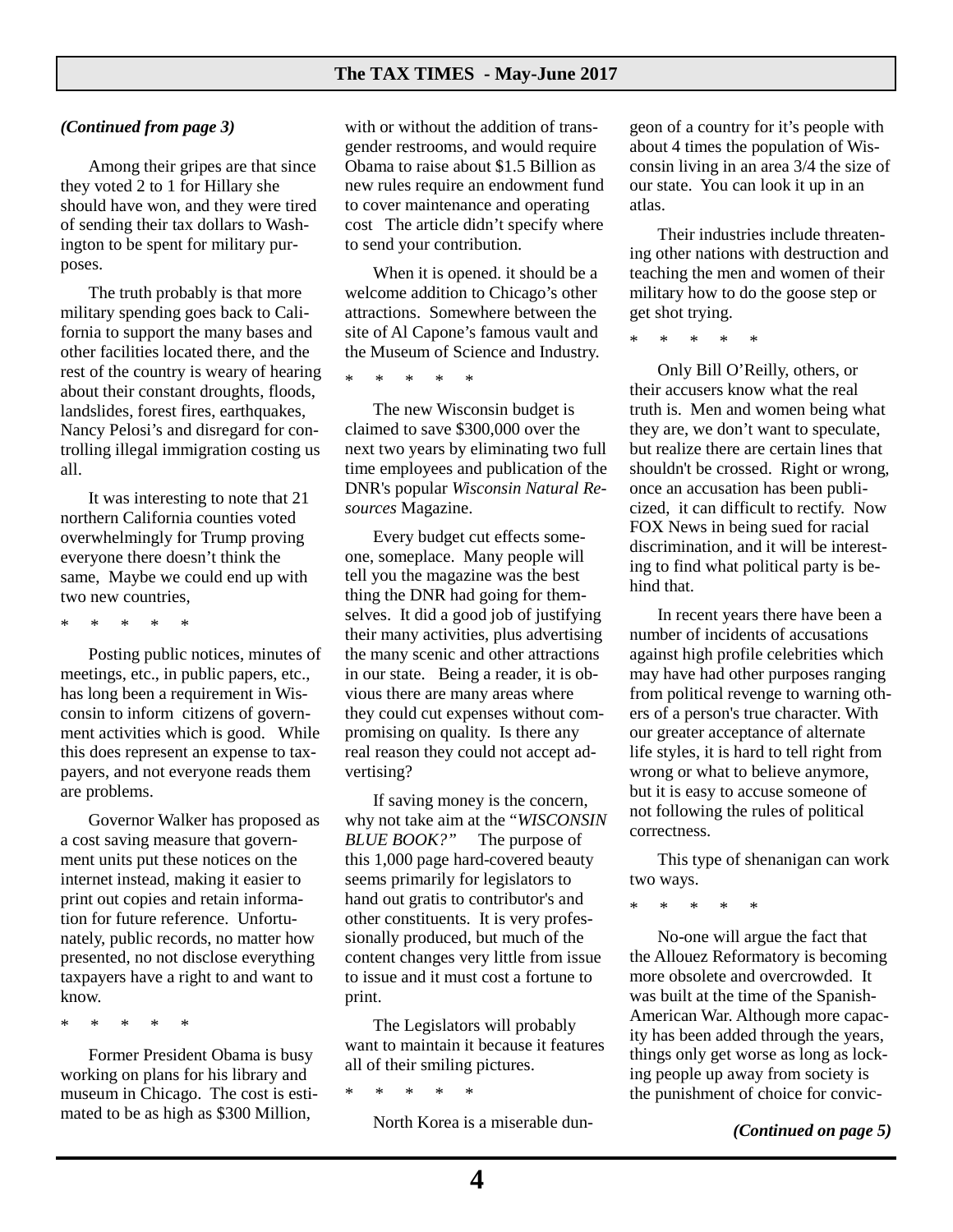#### *(Continued from page 4)*

tion of felony crimes.

 It was originally built in a rural area, and had room for a large dairy barn, pastures and gardens, and even residences for the warden and key personnel. Bit by bit this land has been sold to private owners or other use, until only the wall-enclosed portion remains.

 Sooner or later, a more modern facility will have to be built to address obsolescence and overcrowding. It will be up to the Bureau of Corrections to decide. In the meantime there been suggestions the land could be developed for private taxpaying use if the state would get the project rolling. Either way, this would create a massive pile of rubble and leaves the question of what kind of development do you build along a busy highway?

 In recent years we have much or our historic past disappear to the wrecking ball, yet adjacent to the Reformatory is a state park dedicated to the preservation of Wisconsin and local history. Saving even a portion of the front buildings would serve a purpose beyond their historic heritage. When I was attending grade school our class was privileged to a tour of the institution, and I doubt anyone ever returned as a guest……. It made an impression.

 Some people say the building is ugly from the road, and we can agree - Prisons are seldom pretty, However there are ten or so acres in front of the structure that make one the prettiest and most unique park ar-

eas found anywhere. Unique because it has been said at one time at least one of every tree native to Wisconsin is present, and for that reason alone is worth preserving.

 What we would like to suggest is that if talk about demolishing the complex proceeds, and letting some fast talking developer make a profit at taxpayer expense, consider making the main cell block an annex to Heritage Hill Park. It would make a tremendous attraction, an impressive educational tool for the school tours that visit, and would only take a shuttle bus to give Heritage Hill another attraction that's already in place. It could also save taxpayers money by eliminating the cost of destroying this piece of history and hauling it to a landfill for posterity.

\* \* \* \* \*

 The Packer Schedule is out and people from near and far are marking their calendars, which for many includes making hotel reservations in Green Bay. The addition of Lodge Kohler and Hotel Northland will push the number of available rooms to almost 4,700 which is a lot a for a city the size of Green Bay but not enough for the 10 weekends the Packers play. The problem is providing enough attractions to warrant investors to justify building these facilities during the rest of the year.

 We seem to attract our share of state events, but are a little off the beaten trail for national attention. Exhibition halls, shopping, restaurants, more direct air transportation, scenic and recreational attractions all enter

Articles and views appearing in the "TAX TIMES" do not necessarily represent the official position of the Brown County Taxpayers Association. We want to encourage discussion and input on current issues of taxpayer interest and invite your comments or articles suitable for future "TAX TIMEES." Please send them to the BCTA, P.O. Box 684, Green Bay, WI 54305-0684 or email BCTaxTimes@gmail.com

the equation along with hotel rooms.

 While replacing the old arena and Shopko hall is getting consideration, the price charged for parking does not warrant the distance from the venues and having to cross over Oneida St. May be the Packers would like to sponsor a big parking ramp.

\* \* \* \* \*

 Not too long ago, it was considered a felony to sponsor a football pool or have a nickel slot machine that was available to the public in Wisconsin That all changed when the state discovered they could make a few bucks from selling lottery tickets and calling it tax relief even though most of the money invested ends up enhancing the state treasury and even that of other states.

 Now the tribes are squabbling over gaming rights territories, for the privilege of taking our money and calling it fun. Our question may be, after putting all considerations in place, does the state really get a fair share of all the profits they allow from tribal gaming operations?

\* \* \* \* \*

 While the \$7.00 per game ticket price increase by the Packers this year won't go far against player salaries, it may be painful for some fans. The argument that this puts Green Bay in the middle of league for ticket prices may be valid, but we note all of other stadiums have more comfortable seating for the fans sitting in coach, and hand rails for safety when climbing the steps in the aisles.

 We realize that there is not room to install individual seating in the present configuration, but climbing the aisles can be dangerous for many. My guess would be railings could be installed for the price of a rookie free

*(Continued on page 6)*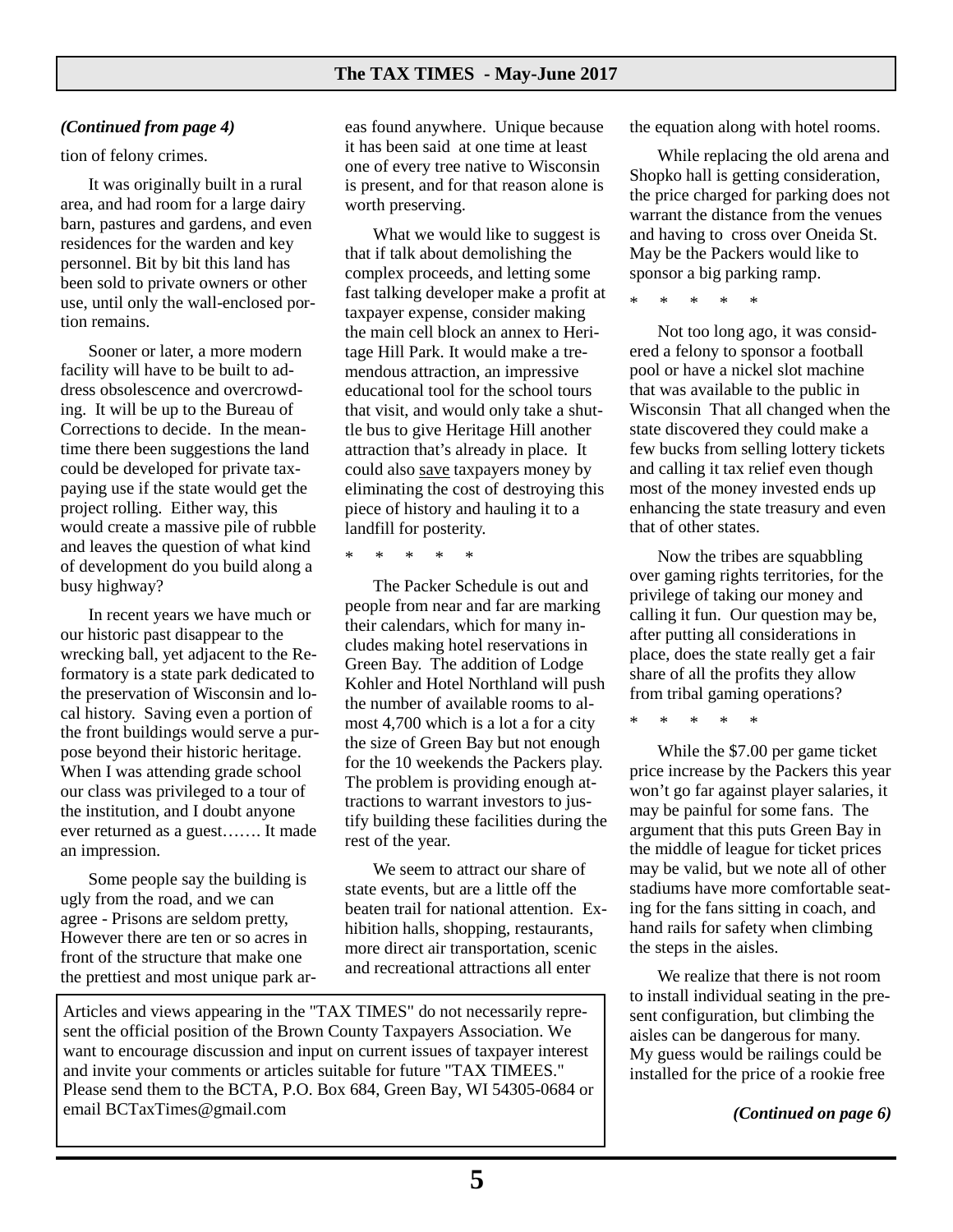#### *(Continued from page 5)*

agent, but make the stands safer for 80,000 fans.

 We still all love the Packers and the fame they bring to our city.

\* \* \* \* \*

 President Trump has had little success in getting any credit from the media. They somehow manage to throw stones at him for everything he does, and in some cases doesn't do. Late-night hosts try to out do each other with their foolish absurdity. No wonder he calls them "An enemy of the people," in response to concentrating on the negative rather than the positive side of his administration. In government, opposite factions can and should compromise and make things work or they can be difficult and make things "not work," which seems to be the case.

 He generally received bi-partisan praise for the delivery and content of his state of the union address, but Democrats and Republicans working together to compromise and work out solutions to mutual problems seems to be a thing of the past.

 Maybe that's simply because somehow Democrats and Republicans are not exactly the same, and operate under different sets of rules and philosophies. They both seem to have their own vision of what's best for the country and prefer confrontation over compromise.

\* \* \* \* \*

 Each year, *Forbes* Magazine prints a roster of the worlds billionaires. This year they were able to identify a total of 2043 individuals throughout the world, an increase of 181 over last year. Their combined wealth is estimated at \$7.7 Trillion or about a third the amount of the U.S. National Debt.

 As expected the majority of them, 565, live and make their money in the United States. What was really surprising was that they found 96 Billionaires in Russia, 101 in India, and 319 from China with another 68 living in Hong Kong. We wonder what the tax rate is in China?

\* \* \* \* \*

 One of the Presidents more controversial initiatives was the wall between the U.S. and Mexico. Both countries have better uses for their money. Historically no wall has accomplished much in the past except to create antagonism. Quite frankly, Mexico should try harder to cleanup its act and control their drug business and encourage their citizens to stay home and we could do a better job of welcoming qualified immigrants from anywhere, but only through proper channels, quotas, and due process. What we have now is a mess getting messier.

\* \* \* \* \*

 Other countries, particularly in Europe, are facing serious problems, especially terrorism resulting from the influx of refugees from war-torn countries. While we don't want that to happen here, over 200 prominent U.S cities are so called "*Sanctuary Cities",* and seem to welcome undocumented immigrants, possibly as a source of political power. These cities openly ignore federal mandates and laws requiring cooperation with the immigration and customs Enforcement *(ICE)*, This is already causing massive problems for these cities and the country as a whole.

 The Justice Dept. has warned a number of these cities, including Milwaukee, that they can expect substantially reduced Federal funding if they don't cooperate with registration and regulation requirements. This could get messy. What would Hillary

do?

\* \* \* \* \*

 We all look forward to the anticipated re-opening of the Hotel Northland, and trust it will be a needed tool to revive the downtown of Green Bay. A lot of money has been committed by the developers and is deserving of community support.

 Many of us have fond memories of events held at the Northland in the past. We commend those who had the vision to invest in the project and wish them success.

 In the meantime, the Wisconsin Historical Society is reviewing plans to create a historic district to incude significant buildings remaining in the downtown area.

\* \* \* \* \*

 The country seems split on keeping Obamacare just because it's there, but there simply has to be something better that will work for everyone. President Trump and Speaker Ryan were perhaps a bit too hasty in keeping their promise to scrap and replace this monster.

 First, it does not seem that all of its faults were addressed. Specifically in areas of cost control, government bureaucracy, and limits of liability. These are the concerns with private carriers who have been around for years. Also, it seems a lot of people, from pharmaceutical manufacturers, clinics and hospitals, Doctors and Lawyers have raised their rates beyond other cost of living items as a result. It's not that they don't deserve it as much as it's government money and it's there.

 If I were President Trump I would appoint a blue ribbon committee consisting of Doctors, Insurance Executives, Hospitals, Lawyers, Senior citizen, Minority, and Those with threat-

*(Continued on page 7)*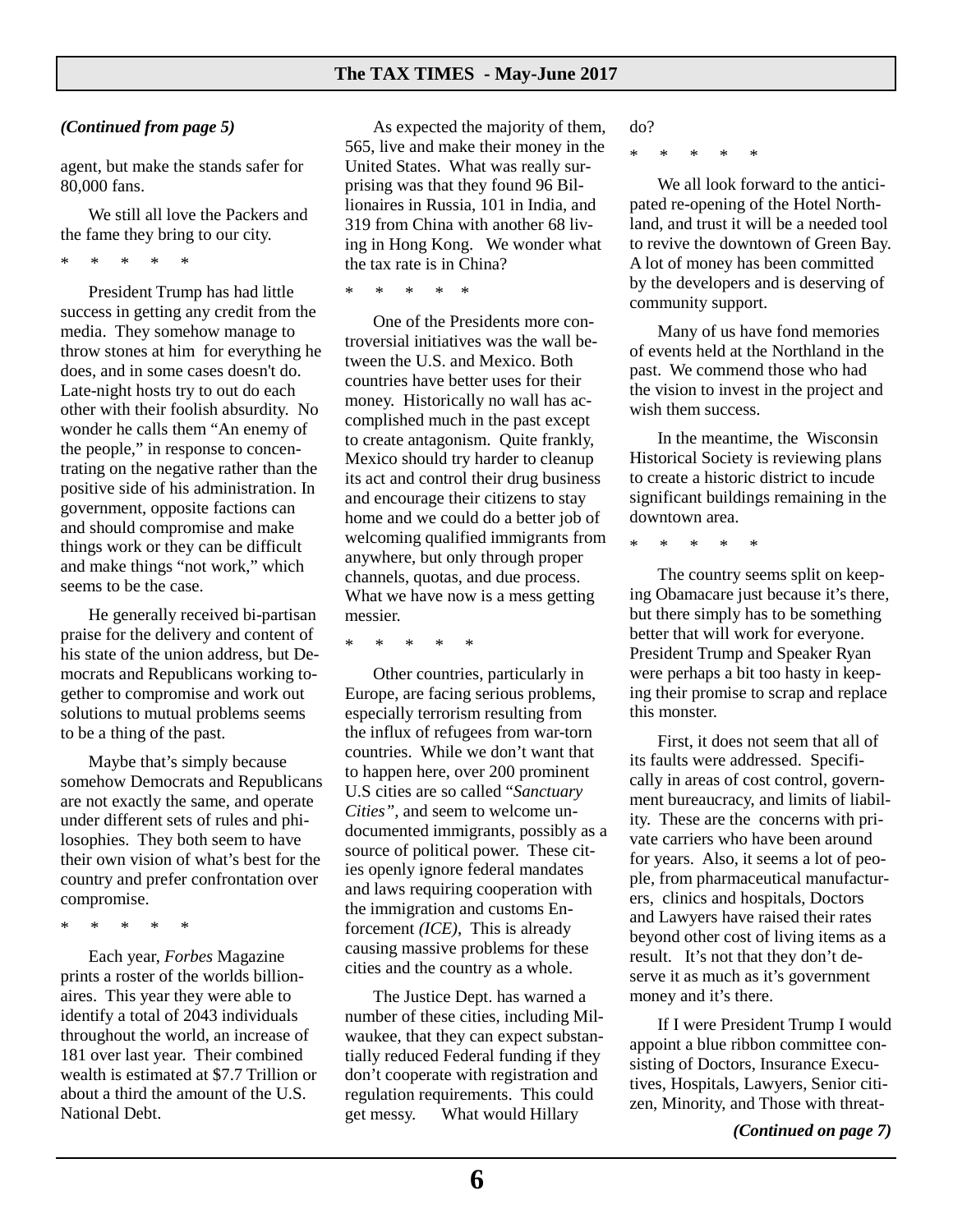#### *(Continued from page 6)*

ening disease advocates, and just two Democrats and two Republicans, and anyone else who could contribute and charge them with #1-Identifying all problems with Obamacare. #2-What corrections should or could be made? #3-Can or should there be exceptions to the coverage? #4-Can the population and the country afford the plan? #5-Would the majority of the people approve the plan?

 We realize it won't be that simple. However, it was very obvious that all concerned groups where not sitting at the table for the drafting of Obamacare or Hillarycare and we ended up with a lot of special interests on top and a ruined health care system on the bottom.

 If Obamacare is ever repealed and replaced, let's just hope they get it right this time.

\* \* \* \* \*

 One reason for the sky high costs of taxpayer supported construction projects is the requirement that all workers on the job, whether they belong to a trade union or not, be paid the "prevailing wage" or union scale, for their work. The good thing is that union workers must meet certain skill requirements, to justify the high wages which they seek. This also makes it difficult for non-union contractors to bid on jobs and pay union wages.

 The Legislature is working on bills to eliminate the prevailing wage provision. They say it could save tax payers millions but the unions might not be too happy.

\* \* \* \* \*

 President Trumps next big project after health care could and probably should be tax reform. Every President since Wilson has promised lower taxes to the people, until they tried to balance the Federal Budget.

 This may be a real challenge to Mr. Trump. The Federal Tax Code has grown to about 75,000 pages, with most of them covering exceptions and special rules for specific situations. The President with his many holdings and enterprises undoubtedly would be able to take advantage of many of them so he will have to be very, very, careful to avoid any hint of conflict of interest.

 Preliminary plans suggest broad tax rate cuts for both business and individuals. While many economists have said that tax cuts for business could boost the economy, they have also said the tax code should be simplified by the elimination of tax breaks,

 There will be a lot of give and take before Congress ever comes up with tax plan that makes everybody happy, and keeps the nations spending habits in balance. The last we heard they were threatening to shut down the government arguing about paying for the Mexican wall.

\* \* \* \* \*

 The Wisconsin DOT keeps warning us of a shortage of funds for needed highway construction and repair. The same DOT advises they have been encountering massive cost overruns, some double original estimates on present projects. We can understand some problems on projects, but did we give them a book full of blank checks?

\* \* \* \* \*

 President Trump's budget calls for a reduction of \$300 Million for Great Lakes restoration. Just recently unknown sources of pollution were found in the Milwaukee River emptying in to Lake Michigan. A lot of people besides us drink the stuff, and

a lot more wish they could. It is vitally important to all this resource be preserved.

\* \* \* \* \*

 Mayor Schmitt recently presented an upbeat "state of the city" address, pointing out a manageable 1% annual population growth, while keeping the tax rate steady. The Crime rate has been low, and numerous projects are in the works making and keeping Green Bay a great place to work and live. Thank you Mayor Schmitt.

\* \* \* \*

 *"Things That Make Us Wonder," consists of taxpayer related thoughts that occur to us from daily news events. We use reliable, published information and statistics, Some items are unimportant and probably not worth commenting about while others could easily be expanded to full length feature articles worthy of future study and action to protect our interests as taxpayers. We try to cover a wide variety of subjects in limited space and perhaps put a different spin on items from what you read in the papers or see on TV. We acknowledge that some of the views and comments expressed in this column may be contrary to that of some of our readers. However, one of our purposes is to encourage debate, and we realize there are two sides to every question. Comments or suggestions are welcome for inclusion in future "TAX TIMES."*  Jim Frink - BCTA

"The hardest thing to understand in the world is the Income Tax." . . . Albert Einstein